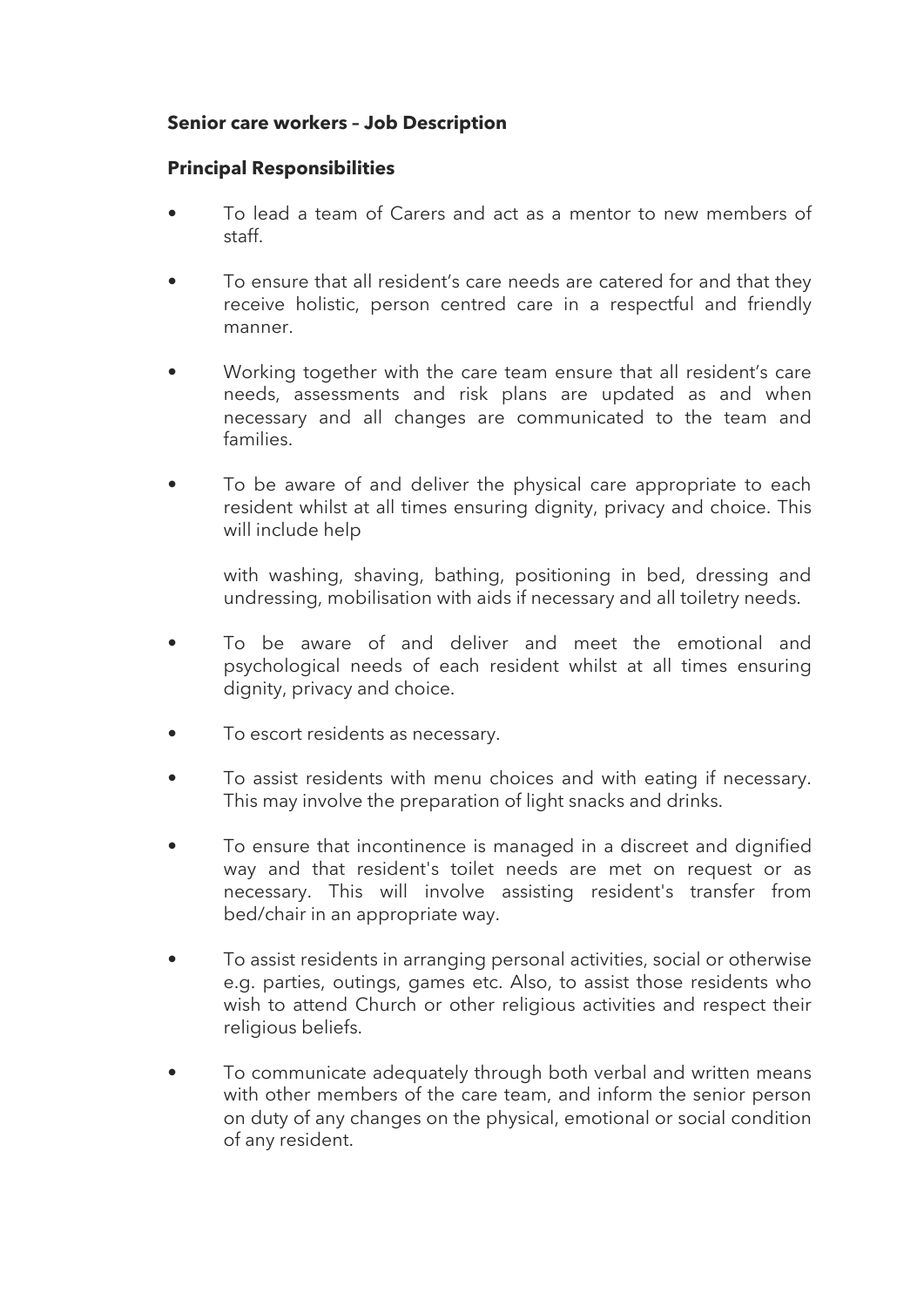- To participate in the key worker system as directed by the Home Manager. This may include assisting residents with educational activities such as cookery, photography, beauty care, drama, shopping and life skills.
- To assist in the general running of the home, preparing/serving drinks and light snacks , bed making, putting away laundry, tidying rooms and wheelchair cleaning etc. To ensure and maintain the general tidiness/cleanliness of the Home, cleaning equipment as required and reporting any faults to management.
- To undertake some administrative duties e.g. report writing, answering telephone, administering medication and keeping records in accordance with registration requirements.
- Whilst on duty to be responsible for the residents Health & Safety by ensuring that the environment is clean, clear and safe, and ensuring that spills etc are cleaned as they occur using appropriate cleaning methods and reducing odours.
- To attend staff meetings, training courses and other meetings as directed by the Head of Care or Home Manager.
- To welcome residents and to be involved in the admission procedure.
- To act at all times, whilst on duty, in accordance with Uriel Care2u philosophy.
- To exercise responsibilities under the Health & Safety at Work Act 1974 and the policies and procedures of Uriel Care2u including fire, reporting of accidents and call out of GP/District Nurse/emergency services.
- To undertake other duties consistent with the basic objectives of the post.
- To be jointly responsible for one specific clinical area as directed by the Home Manager within the home. The key areas are:
	- $\Box$ **Continence**
	- $\Box$ Moving and Handling
	- $\Box$ Food and Nutrition
	- $\Box$ **Activities**
	- $\Box$ Wound prevention

Training will be provided where necessary.